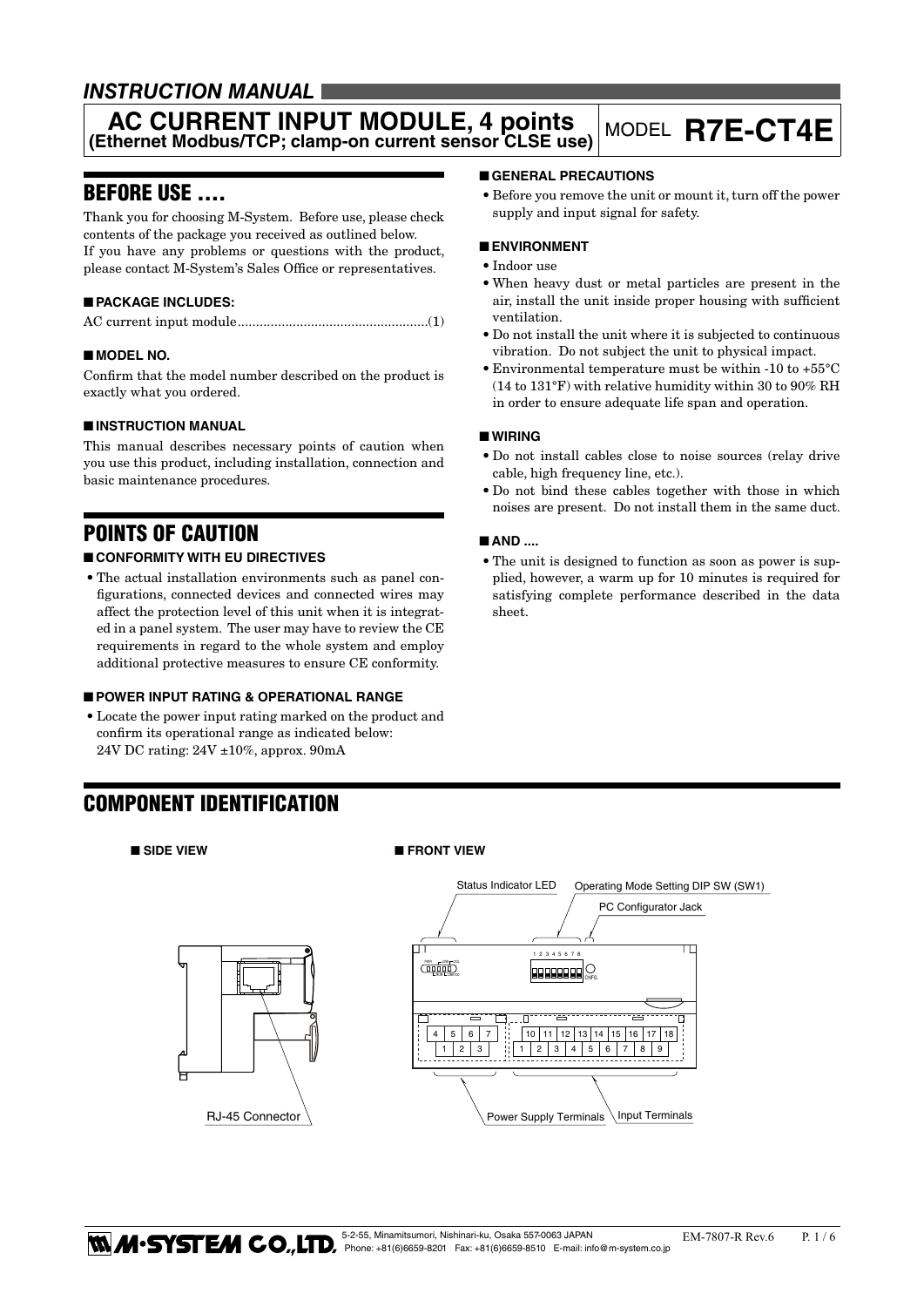# ■ **STATUS INDICATOR LED**

| ID         | <b>COLOR</b> | <b>FUNCTION</b>                                          |
|------------|--------------|----------------------------------------------------------|
| <b>PWR</b> | Green        | Turns on when the internal 5V is sup-<br>plied normally. |
| <b>RUN</b> | Green        | Turns on in normal communications<br>conditions.         |
| LINK       | Green        | Turns on in LINK status.                                 |
| LINK100    | Green        | Turns on when connected in 100 Mbps. *1                  |
| COL.       | Green        | Blinks in case of collisions.                            |
|            |              |                                                          |

\*1. Used only in 100BASE link. Dark in 10BASE link.

### ■ **EXTENSION MODULE**

Combination with all the extension modules is available.

#### ■ **OPERATING MODE**

(\*) Factory setting

#### **• Extension (SW1-1, 1-2)**

| SW1-1 | SW1-2 | Extension                       |  |
|-------|-------|---------------------------------|--|
| OFF   | OFF   | No extension $(*)$              |  |
| OΝ    | OFF   | Discrete input, 8 or 16 points  |  |
| OFF   | ON    | Discrete output, 8 or 16 points |  |

#### **• Conversion Rate / Accuracy (SW1-3, 1-4)**

| SW1-3 | SW1-4 | Conversion rate / Accuracy |
|-------|-------|----------------------------|
| OFF   | OFF   | 80 msec. $/ \pm 0.5\%$ (*) |
| ON    | OFF   | 40 msec. $/ \pm 0.5\%$     |
| OFF   | ON    | 20 msec. $/ \pm 1.0\%$     |
| OΝ    | OΝ    | 10 msec. $/ \pm 2.0\%$     |

# **• Input Range (SW1-5, 1-6, 1-7, 1-8)**

| SW1-5 | SW1-6 | SW1-7 | SW1-8          | Input range             |
|-------|-------|-------|----------------|-------------------------|
| OFF   | OFF   | OFF   | OFF            | $CLSE-60$ $(*)$         |
| OΝ    | OFF   | OFF   | OFF            | $CLSE-40$               |
| OFF   | ON    | OFF   | OFF            | $CLSE-20$               |
| ON    | ON    | OFF   | OFF            | $CLSE-10$               |
| OFF   | OFF   | ON    | OFF            | $CLSE-05$               |
| ON    | OFF   | ON    | OFF            | $CLSE-R5$               |
| ON    | 0N    | ON    | 0 <sub>N</sub> | PC Configurator setting |

### ■ **POWER SUPPLY TERMINAL ASSIGNMENT**

4

|    | 5         |    | 6      |    |    |  |
|----|-----------|----|--------|----|----|--|
| ΝC | <b>NC</b> |    | $+24V$ |    | ٥V |  |
|    |           | 2  |        | 3  |    |  |
| ΝC |           | ΝC |        | FG |    |  |

| NO.            | ID      | <b>FUNCTION, NOTES</b> |
|----------------|---------|------------------------|
| 1              | NC      |                        |
| $\overline{2}$ | NC      |                        |
| 3              | FG      | FG                     |
| $\overline{4}$ | NC      |                        |
| 5              | NC      |                        |
| 6              | $+24V$  | Power input (24V DC)   |
| π,             | $_{0V}$ | Power input (0V)       |

#### ■ **INPUT TERMINAL ASSIGNMENT**

|              | 10<br>K <sub>0</sub>             | 11<br>12 <sup>2</sup><br>L0<br>K1 | 13<br>L1            | 14        | <b>NC</b>      | 15<br>K <sub>2</sub> | 16<br>L2  | 17<br>K <sub>3</sub> |          | 18<br>L <sub>3</sub>      |
|--------------|----------------------------------|-----------------------------------|---------------------|-----------|----------------|----------------------|-----------|----------------------|----------|---------------------------|
|              | 1<br>$\overline{2}$<br><b>NC</b> | 3<br><b>NC</b><br>NC.             | 4<br>5<br><b>NC</b> | <b>NC</b> | 6<br><b>NC</b> | $\overline{7}$       | <b>NC</b> | 8<br><b>NC</b>       | 9<br>NC. |                           |
| NO.          | ID                               | <b>FUNCTION</b>                   |                     |           | NO.            | ID                   |           |                      |          | <b>FUNCTION</b>           |
| 1            | NC                               | No connection                     |                     |           | 10             | K <sub>0</sub>       |           |                      |          | AC current K0             |
| $\mathbf{2}$ | NC                               | No connection                     |                     |           | 11             | L0                   |           |                      |          | $AC$ current $L0$         |
| 3            | NC                               | No connection                     |                     |           | 12             | K1                   |           |                      |          | AC current K1             |
| 4            | NC                               |                                   | No connection       |           |                | L1                   |           |                      |          | AC current L1             |
| 5            | NC                               |                                   | No connection       |           |                | NC                   |           |                      |          | No connection             |
| 6            | NC                               | No connection                     |                     |           | 15             | K2                   |           |                      |          | $AC$ current $K2$         |
| 7            | NC                               | No connection                     |                     |           | 16             | L <sub>2</sub>       |           |                      |          | AC current L <sub>2</sub> |
| 8            | NC                               | No connection                     |                     |           | 17             | K3                   |           |                      |          | AC current K3             |
| 9            | NC                               | No connection                     |                     |           | 18             | L <sub>3</sub>       |           |                      |          | AC current L <sub>3</sub> |

### ■ **PC CONFIGURATOR**

The PC Configurator software (model: R7CON) is used to set the ethernet communication setting and check the firmware version and settings. The following parameters for each channel can be set.

#### **• SETTINGS FOR INDIVIDUAL CHANNELS**

Input range Low-end cutout Zero / Full scale Gain / Bias Zero / Full temp

#### **• SETTINGS FOR ALL CHANNELS**

Startup timer IP address Subnet mask

Before starting programming analog input modules, turn on the front SW1-5 through 1-8. For more information about the programming using the R7CON, please refer to the R7CON Users Manual.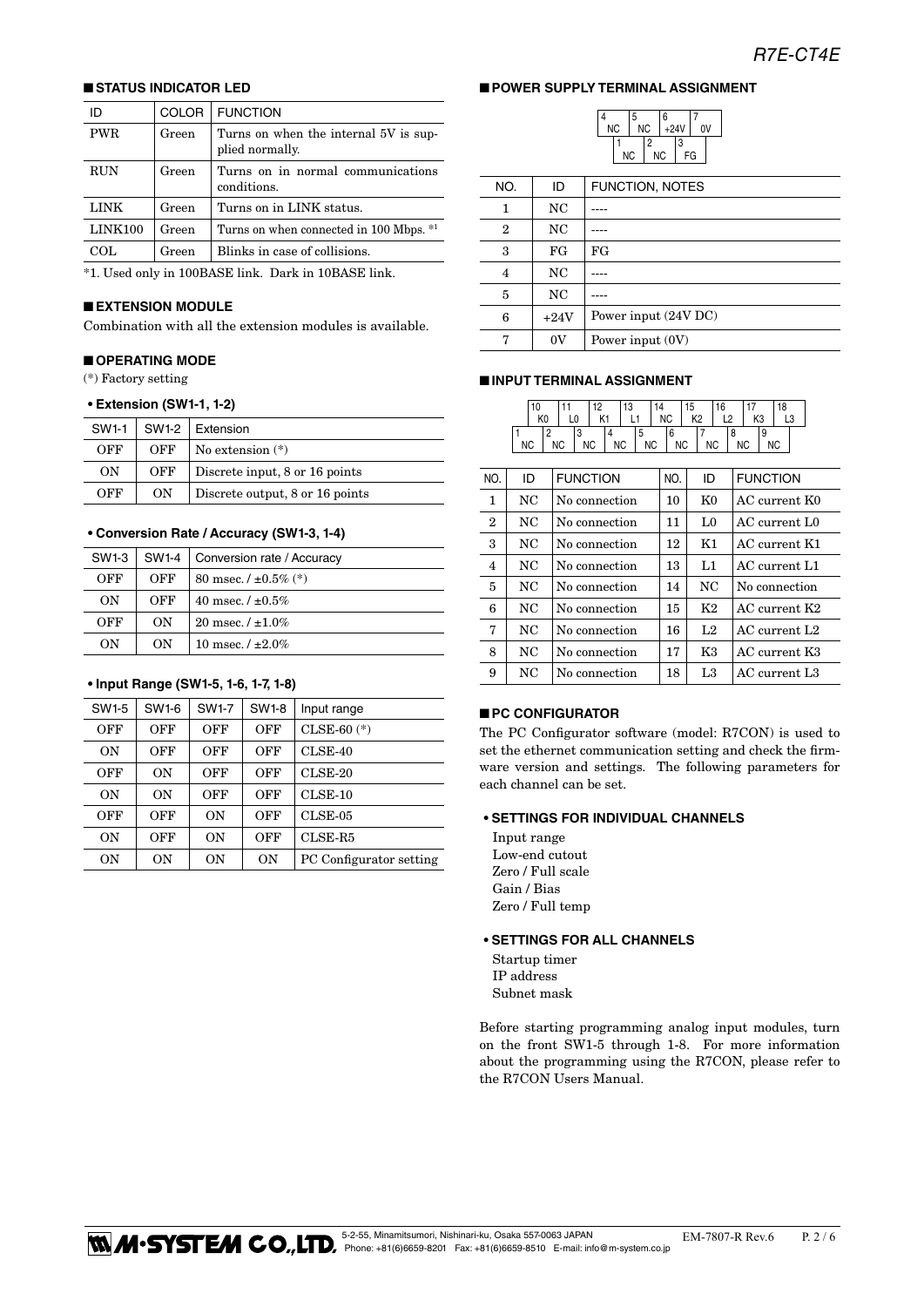# EXTERNAL DIMENSIONS unit: mm (inch)



# CONNECTION DIAGRAM

Connect the unit as in the diagram below.

Note: In order to improve EMC performance, bond the FG terminal to ground.

Caution: FG terminal is NOT a protective conductor terminal.



# WIRING INSTRUCTIONS

# ■ **SCREW TERMINAL**

**Torque**: 0.5 N·m

### ■ **SOLDERLESS TERMINAL** mm (inch)

Refer to the drawing below for recommended ring tongue terminal size. Spade tongue type is also applicable. Applicable wire size: 0.25 to 1.65 mm2 (AWG22 to 16) Recommended manufacturer: Japan Solderless Terminal MFG. Co.,Ltd., Nichifu Co.,Ltd.



5-2-55, Minamitsumori, Nishinari-ku, Osaka 557-0063 JAPAN [Cames] EM-7807-R Rev.6 P. 3 / 6<br>Phone: +81(6)6659-8201 Fax: +81(6)6659-8510 E-mail: info@m-system.co.jp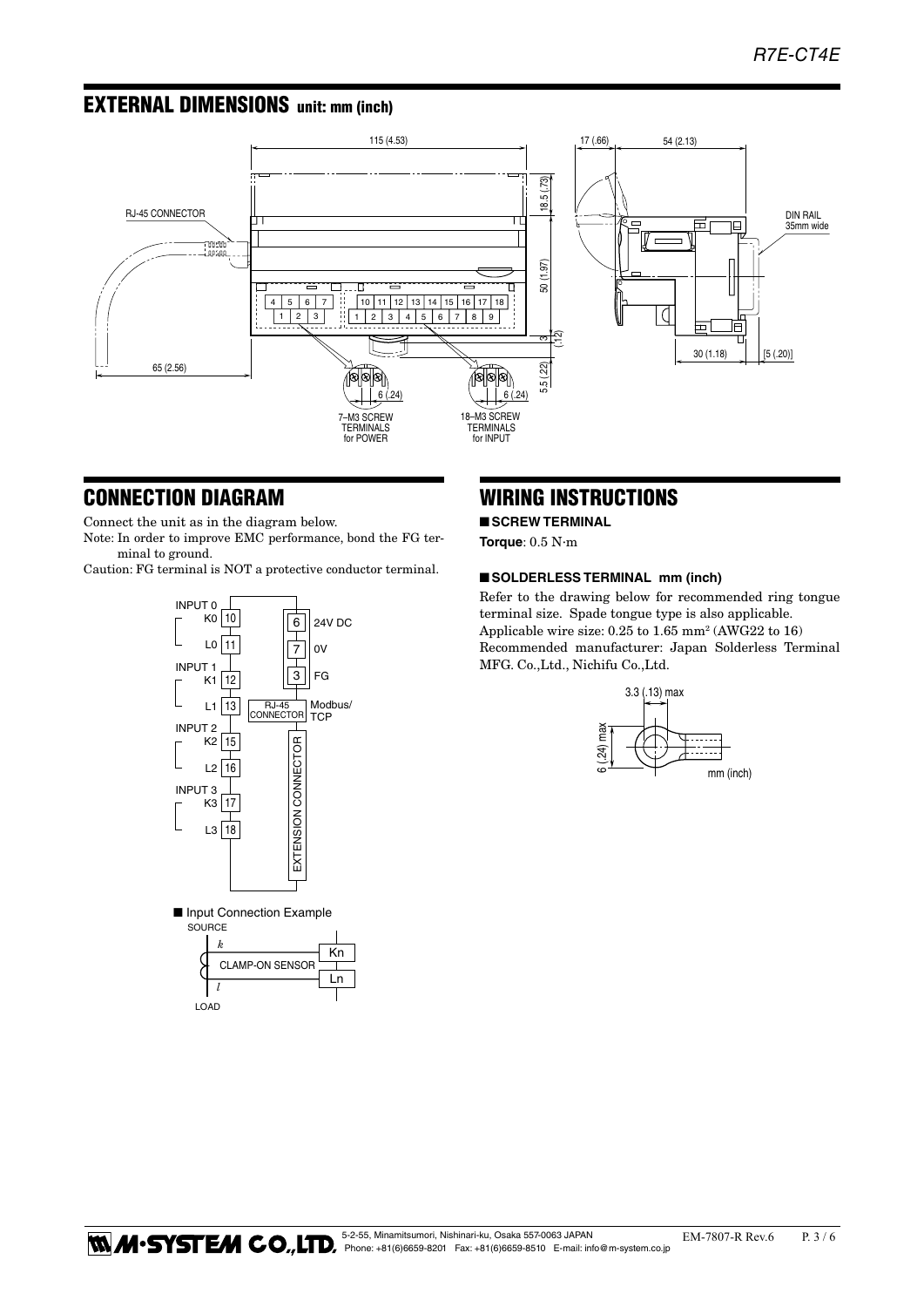# CONFIRMING ETHERNET CONNECTION

# ■ **IP ADDRESS**

The R7E does not support BootP Table Software. The IP Address and Subnet Mask can be configured using the R7CON Configurator Software.

The Modbus/TCP Port No. is fixed at 502.

# ■ **CHECK WIRING**

Connect an Ethernet cable to the RJ-45 connector.

#### ■ **CHECK LED**

When wiring is correct, LINK is turned on. When the module is connected in 100 Mbps, LINK100 is blinking.\* \*. For firmware revision V0.20 or later, LINK100 is ON.

# ■ **CHECK R7E CONNECTION**

Enter "ping command" on the Windows MS-DOS as follows:

 C:¥WINDOWS>ping \*\*\*.\*\*\*.\*\*\*.\*\*\* (\*\*\*.\*\*\*.\*\*\*.\*\*\*: Enter IP address in decimal.) ping \*\*\*.\*\*\*.\*\*\*.\*\*\* with 32 bytes of data: Reply from \*\*\*.\*\*\*.\*\*\*.\*\*\* : bytes=32 time<10ms TTL=64 Reply from \*\*\*.\*\*\*.\*\*\*.\*\*\* : bytes=32 time<10ms TTL=64 Reply from \*\*\*.\*\*\*.\*\*\*.\*\*\* : bytes=32 time<10ms TTL=64 Reply from \*\*\*.\*\*\*.\*\*\*.\*\*\* : bytes=32 time<10ms TTL=64 Ping statistics for \*\*\*.\*\*\*.\*\*\*.\*\*\*

Packets:Sent=4,Received=4,Lost=0(0% loss)

Replies in case of normal connection are as shown above. If the connection cannot be established normally due to e.g. wrong IP address, other replies such as 'timeout' will be received.

#### ■ **CHECK CONNECTION TO THE APPLICATION SOFTWARE**

#### **Check Point 1: LINK LEDs**

When normal connection with PC, PLC or hub is established, the front LINK and LINK100 (when connected in 100 Mbps) is/are turned on regardless of data sending/receiving status. Check power supply to the switch/hub in case that these LEDs are not on.

# **Check Point 2: RUN Indicator LED**

A green light turns on at the RUN Indicator LED in normal data sending/receiving with an application.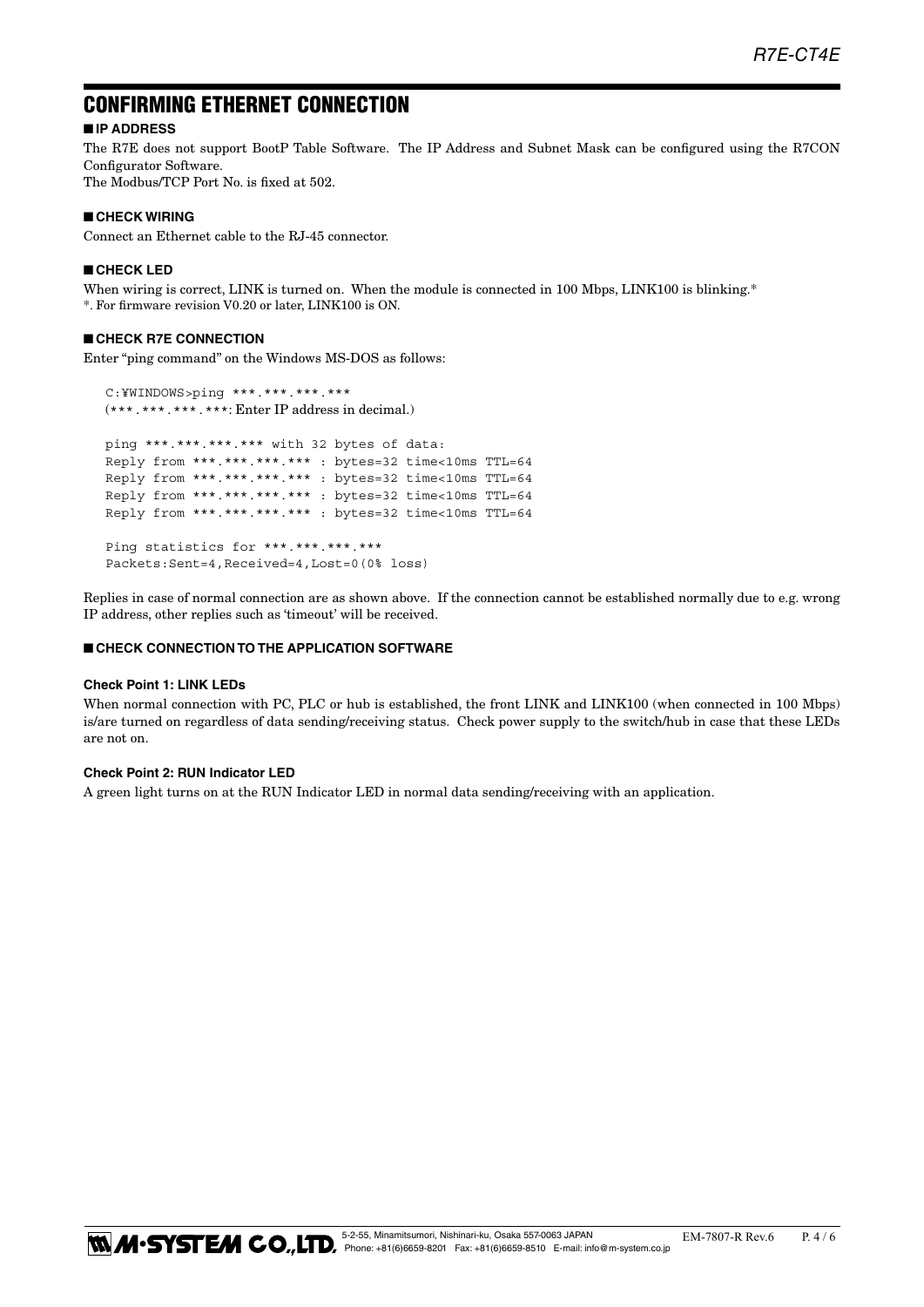# MODBUS FUNCTION CODES & SUPPORTED CODES

■ **Data and Control Functions** 

| CODE | <b>NAME</b>                      |             |                                                                                |
|------|----------------------------------|-------------|--------------------------------------------------------------------------------|
| 01   | Read Coil Status                 | $\mathbf X$ | Digital output from the slave (read/write)                                     |
| 02   | Read Input Status                | X           | Status of digital inputs to the slave (read only)                              |
| 03   | <b>Read Holding Registers</b>    | X           | General purpose register within the slave (read/write)                         |
| 04   | Read Input Registers             | X           | Collected data from the field by the slave (read only)                         |
| 05   | Force Single Coil                | X           | Digital output from the slave (read/write)                                     |
| 06   | Preset Single Registers          | X           | General purpose register within the slave (read/write)                         |
| 07   | <b>Read Exception Status</b>     |             |                                                                                |
| 08   | Diagnostics                      | X           |                                                                                |
| 09   | Program 484                      |             |                                                                                |
| 10   | <b>Poll 484</b>                  |             |                                                                                |
| 11   | Fetch Comm. Event Counter        | X           | Fetch a status word and an event counter                                       |
| 12   | Fetch Comm. Event Log            | X           | A status word, an event counter, a message count and a<br>field of event bytes |
| 13   | Program Controller               |             |                                                                                |
| 14   | Poll Controller                  |             |                                                                                |
| 15   | Force Multiple Coils             | $\mathbf X$ | Digital output from the slave (read/write)                                     |
| 16   | <b>Preset Multiple Registers</b> | X           | General purpose register within the slave (read/write)                         |
| 17   | Report Slave ID                  | X           | Slave type / 'RUN' status                                                      |
| 18   | Program 884/M84                  |             |                                                                                |
| 19   | Reset Comm. Link                 |             |                                                                                |
| 20   | Read General Reference           |             |                                                                                |
| 21   | Write General Reference          |             |                                                                                |
| 22   | Mask Write 4X Register           |             |                                                                                |
| 23   | Read/Write 4X Register           |             |                                                                                |
| 24   | Read FIFO Queue                  |             |                                                                                |
|      |                                  |             |                                                                                |

# ■ **Exception Codes**

| <b>CODE</b> | NAME                       |   |                                              |
|-------------|----------------------------|---|----------------------------------------------|
| 01          | <b>Illegal Function</b>    | X | Function code is not allowable for the slave |
| 02          | Illegal Data Address       | X | Address is not available within the slave    |
| 03          | Illegal Data Value         | X | Data is not valid for the function           |
| 04          | Slave Device Failure       |   |                                              |
| 05          | Acknowledge                |   |                                              |
| 06          | <b>Slave Device Busy</b>   |   |                                              |
| 07          | Negative Acknowledge       |   |                                              |
| 08          | <b>Memory Parity Error</b> |   |                                              |

### ■ **Diagnostic Subfunctions**

| CODE | NAME                         |   |                |
|------|------------------------------|---|----------------|
| 00   | Return Query Data            | X | Loop back test |
| 01   | Restart Comm. Option         |   |                |
| 02   | Return Diagnostic Register   |   |                |
| 03   | Change ASCII Input Delimiter |   |                |
| 04   | Force Listen Only Mode       |   |                |